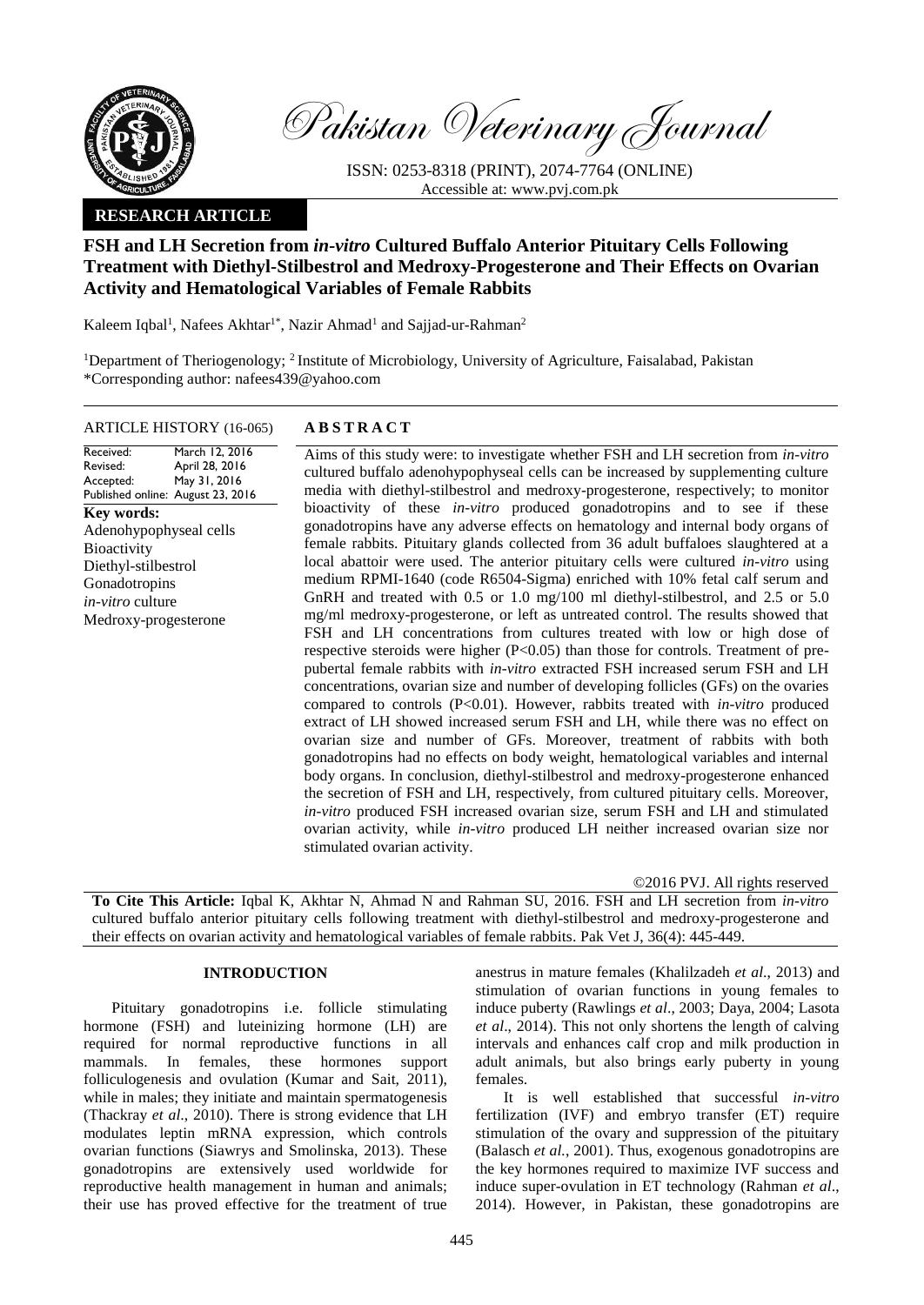quite expensive, as they are mostly imported from abroad and their production locally in the country will serve the purpose of their inexpensive availability.

Previous research has shown that FSH and LH can be derived from pituitary extracts (Umer *et al*., 2009; Naveed *et al*., 2014). Various factors like GnRH (Ortmann *et al.*, 1999), ovarian steroids (Stormshak and Bishop, 2008) and insulin-like growth factor-1 (Baker *et al.*, 2000) can influence the secretion of gonadotropins from *in-vitro* culture of anterior pituitary.

Buffalo adenohypophysis has been successfully used to develop *in-vitro* cultures and secretions of FSH and LH have been obtained in the culture medium (Chand *et al.*, 2005). Recently, Naveed *et al*. (2014) extracted FSH from *in-vitro* cultured anterior pituitary cells of male buffalo calves; administration of this FSH to adult rabbits increased testis size, and serum levels of FSH and total cholesterol.

Aims of this study were: i) to investigate whether the production of FSH and LH from cultured buffalo anterior pituitary cells can be increased by supplementing culture medium RPMI-1640 (Rosswel Park Medical Institute-1640, code R6504-Sigma) with diethyl-stilbestrol and medroxy-progesterone, respectively, ii) to monitor bioactivity of these *in-vitro* produced gonadotropins in terms of their effects on ovarian activity of female rabbits, and iii) to see if these gonadotropins have any adverse effects on certain hematological variables and internal body organs of female rabbits.

### **MATERIALS AND METHODS**

**Collection and processing of pituitary glands:** Pituitary glands from 36 adult healthy buffaloes slaughtered at a local abattoir were collected, as described elsewhere (Akhtar *et al*., 2012). Immediately after collection, each gland was shifted to the laboratory in Medium-199 (code M3769, Sigma). After removing the posterior part, the anterior part of each gland was sliced into <0.1 mm thick tissue fragments.

Preparation of cell suspension: The fragments of adenohypophysis were subjected to trypsinization using 0.05% Trypsin solution (Naveed *et al*., 2014). Cell suspension was subjected to repeated centrifugation and re-suspension of sediment in fresh trypsin solution till mono-dispersed cells were obtained. Cells were then resuspended in Medium-199 and 5µL suspension was stained with Trypan Blue Stain (Sigma: 108K 2349). The cells stained as blue were considered dead. The concentration of live cells in suspension was recorded using Neubauer hemocytometer and sufficient amount of Medium-199 was added to achieve a concentration of 6x10<sup>6</sup> cells per ml (Umer *et al*., 2009).

**Culture of pituitary cells:** *In-vitro* culture of pituitary cells was performed, as described previously (Umer *et al*., 2009). Briefly, 10 µL cell suspension was mixed with 25 ml of culture medium RPMI-1640, supplemented with 10% fetal calf serum, incubated under a mixture of 10%  $CO<sub>2</sub>$  and 90% filtered air at 38 $\degree$ C for 6h and stimulated with GnRH (Lecirelin, Fatro-Italy) at 1 ng/100 ml of medium. After further incubation, the medium was

replaced with RPMI-1640 medium containing 0.5 or 1.0 mg/100 ml diethyl-stilbestrol to stimulate production of FSH and 2.5 or 5.0 mg/100 ml medroxy-progesterone for stimulation of LH secretion (Narasimhan and Anderson, 1981). After incubation and centrifugation, supernatant was passed through 0.22  $\mu$ m syringe filter and preserved at -20°C. These preserved culture extracts were analyzed for FSH and LH levels through bovine ELISA kits (ERK B1007 and B1010, respectively, Endocrine Technologies Inc.).

**Experimental rabbits and treatments:** Twenty-four prepubertal female rabbits, aged 10-12 weeks, were randomly divided into six equal groups A, B, C, D, E and F. Rabbits of groups A and B were given extract having FSH activity ≈4.0 and 40.0 IU, respectively. Rabbits of group C (Control 1) received placebo treatment for FSH. Similarly, rabbits in groups D and E were given extract having LH activity  $\approx$ 8.5 and 85 IU, respectively, while those of group F (Control 2) were given placebo treatment for LH. These extracts were given in equally divided doses twice daily for five days. Rabbits in control groups were injected culture free medium RPM1-1640 processed in the same way as for treatment groups.

Post treatment monitoring: Body weight of experimental rabbits was recorded at the start and end of treatments. About 2.0 ml blood was collected from each rabbit before treatment (Day 0) and one day after the last injection (Day 6). Each blood sample was divided into two parts; one part (1.5 ml) was used for determination of serum concentrations of FSH and LH, using commercially available kits (BioCheck Inc). The remaining 0.5 ml blood was heparinized and examined for RBC count, WBC counts, PCV and hemoglobin concentration, following standard procedures.

**Examination of internal body organs:** On Day 6 of the experiment, each rabbit was euthanized humanely. Number of developing GFs present on the ovaries was recorded. Length, width, weight and volume of each ovary were recorded (Uberoi and Meyer, 1967). For these parameters of ovarian size, values of the right and the left ovary of each animal were pooled to take their averages. Tissue samples were taken from liver, kidney, spleen and ovaries and processed for hematoxylin and eosin staining, following the standard procedure (Zahra *et al*., 2016).

**Statistical analysis:** Mean values ( $\pm$ SE) for various variables were computed. To study the magnitude of variation in these variables among different groups, the data were subjected to ANOVA, using General Linear Model. Least significant difference test was applied for multiple mean comparisons, where necessary.

#### **RESULTS**

**Production of gonadotropins by cultured gonadotropic cells:** Among the cell cultures, FSH concentrations were higher (P<0.05) in the culture treated with either 0.5 or 1.0 mg/100 ml of diethyl-stilbestrol compared to control (Table 1). Similarly, LH concentrations were higher (P<0.05) in the culture treated with 2.5 and 5.0 mg/100 ml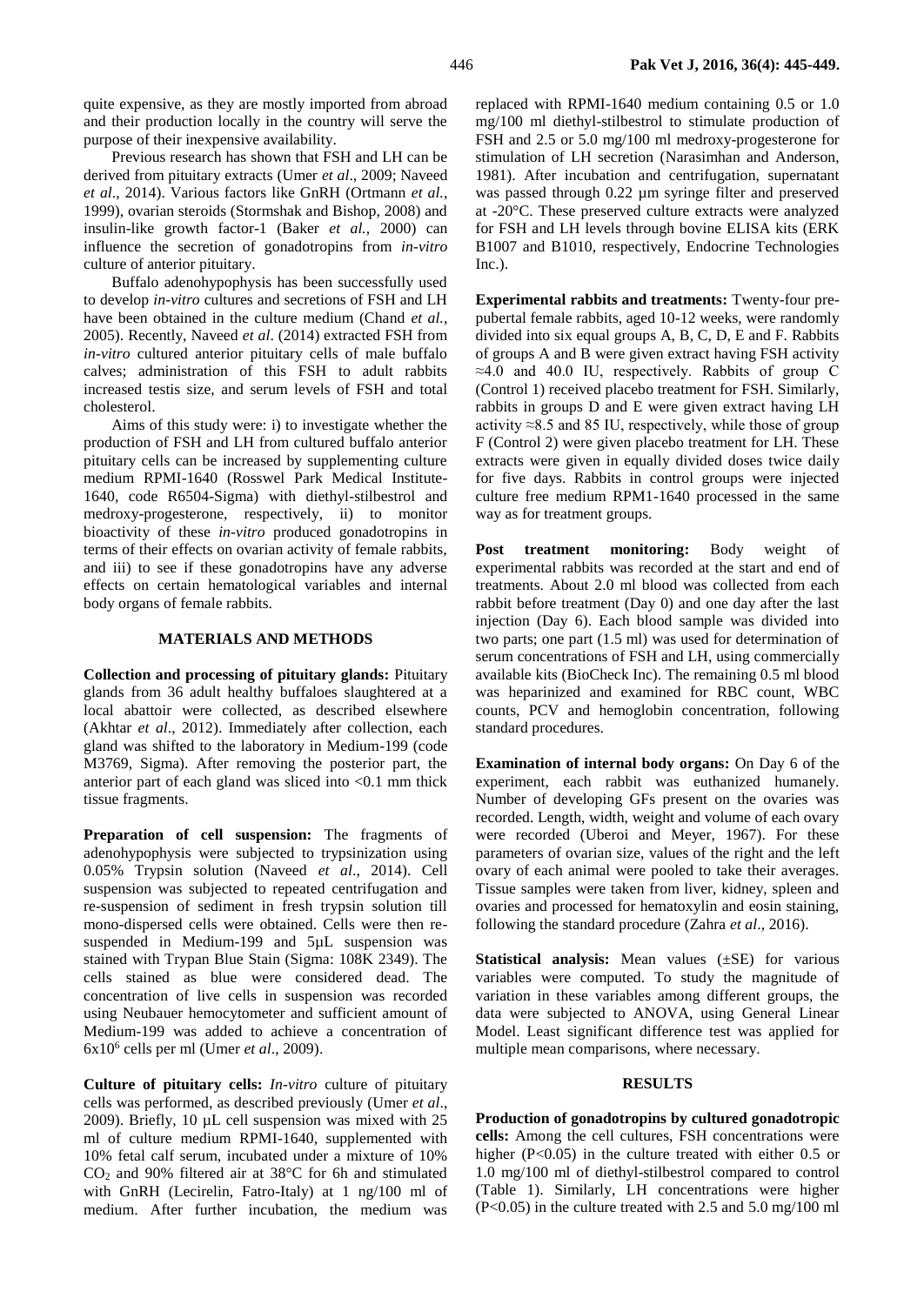of medroxy-progesterone compared to control. However, non-significant differences in FSH and LH concentrations were observed between cultures treated with low and high doses of hormone (Table 1). This indicates that secretions of FSH and LH by the cultured buffalo pituitary cells were stimulated by supplementation of culture media with diethyl-stilbestrol and medroxy-progesterone, respectively.

**Physical expression and body weight of rabbits:** No hypersensitivity or toxic signs were expressed physically by any of the experimental rabbits up to 24 hours after the last injection. Moreover, there was no sign of swelling at the site of injection.

There were no differences in mean body weight of rabbits between Day 0 and Day 6 in any group, including controls (Table 2). Similarly, body weight of rabbits did not differ among 3 groups of each gonadotropin treatment. It indicates that *in-vitro* produced FSH and LH from buffalo adenohypophysis had no effect on body weight of pre-pubertal female rabbits.

**Hematological variables:** As shown in Table 2, differences in various hematological variables among rabbits of control and treatment groups before (Day 0) and after treatment (Day 6) for each gonadotropin treatment were non-significant. Similarly, differences in these parameters between two treatment groups for each gonadotropin (low and high dose) were also nonsignificant. This shows that *in-vitro* produced FSH and LH from buffalo adenohypophysis had no adverse effect on hematological variables of pre-pubertal female rabbits.

**Serum FSH and LH concentrations:** In rabbits treated with both low, as well as high, dose of *in-vitro* extracted FSH, the serum FSH and LH concentrations on Day 6 were significantly higher (P<0.01) compared to those at Day 0 (Table 2). However, the magnitude of increase in FSH concentration was much higher (about 100 fold) compared to that of LH (7-12 fold). A similar trend was seen for the serum concentrations of FSH and LH in rabbits given *in-vitro* extracted LH. However, there were no differences in serum concentrations of FSH and LH in rabbits of both control groups between Day 0 and Day 6 of the experiment. Moreover, low or high doses of *in-vitro* produced FSH or LH showed no difference in serum FSH or LH levels of rabbits.

**Table 1:** Effects of low and high doses of diethyl-stilbestrol and medroxy-progesterone on secretions of FSH and LH by *in-vitro* cultured buffalo adenohypophyseal cells

| Treatments               | Dose         | Gonadotropin production                           |                                                |  |  |  |
|--------------------------|--------------|---------------------------------------------------|------------------------------------------------|--|--|--|
|                          | (mg/100 ml)  | FSH (ng/ml)                                       | $LH$ (ng/ml)                                   |  |  |  |
| Diethyl-<br>stilbestrol  | 0.5 (Low)    | $0.21 \pm 0.18$ <sup>a</sup><br>$(0.009 - 0.870)$ |                                                |  |  |  |
|                          | $1.0$ (High) | $2.33 \pm 0.54$ <sup>a</sup><br>$(1.57 - 3.09)$   |                                                |  |  |  |
|                          | Control      | $0.09 \pm 0.07^{\text{b}}$<br>$(0.001 - 0.291)$   |                                                |  |  |  |
| Medroxy-<br>progesterone | $2.5$ (Low)  |                                                   | 75.58±36.45 <sup>a</sup><br>$(10.01 - 159.40)$ |  |  |  |
|                          | 5.0 (High)   |                                                   | 241.8±142.9 <sup>a</sup><br>$(45.70 - 438.00)$ |  |  |  |
|                          | Control      |                                                   | $0.05 \pm 0.03^b$<br>$(0.012 - 0.171)$         |  |  |  |

Values (mean±SE) with different letters within a column differ significantly from one another (P<0.05). Ranges are given within parentheses.

**Ovarian morphometry:** As shown in Table 3, rabbits given low, as well as high, dose of extracted FSH showed higher ovarian length compared to control (P<0.01). However, there was no difference in ovarian length of rabbits given either low or high FSH dose. Similar trend was seen for the width, weight and volume of the ovaries. Moreover, the number of GFs on the ovaries of rabbits treated with low and high dose of *in-vitro* extracted FSH showed a similar trend as that of various parameters of ovarian size. However, the effect of *in-vitro* extracted LH on ovarian length, width, weight, volume and the number of GFs was non-significant.

**Histological observations:** No gross or histopathological changes could be seen in any of the internal organs examined. Ovaries of the rabbits treated with *in-vitro* extracted FSH showed multiple numbers of developing or developed follicles. . However, rabbits of control groups showed occasional small developing follicles. No corpora lutea could be detected on ovary of any rabbit of treated or control groups.

#### **DISCUSSION**

**Production of FSH and LH from cultured pituitary cells:** One objective of the present investigation was to explore the possibility of stimulation of FSH and LH secretion from *in-vitro* cultured buffalo adenohypophyseal cells through supplementation of culture medium with diethyl-stilbestrol and medroxy-progesterone, respectively. The results revealed that supplementation of culture media with low, as well as high, dose of sex steroids significantly increased the production of FSH and LH by cultured buffalo adenohypophyseal cells. However, the effect of the low and high dose of each steroid hormone was similar. Increased secretion of LH by gonadotrophs in the presence of estradiol and dexamethasone was also reported by Ortmann *et al.* (1999) and Baker *et al*. (2000). According to Thackray *et al.* (2010), gonadal steroids and peptides modulate FSH and LH levels via feed back to the anterior pituitary and the hypothalamus. Lesoon and Mahesh (1992) observed that incubation of pituitary cell culture separately for different time periods following supplementation with progesterone enhanced the secretion of LH and FSH when incubated for 1-6 hr, whereas incubation for periods beyond 12 hrs inhibited FSH and LH release by cultured pituitary cells. In the present study, supplementation of culture medium with 1.0 mg/100 ml of diethyl-stilbestrol or 5.0 mg/100 ml medroxy-progesterone yielded 2.33±0.54 and 241.80±142.90 ng/ml of FSH and LH, respectively. Umer *et al*. (2009) reported FSH concentration of 2.42±0.11 mIU/ml (3.66ng/ml) in extract obtained from adult buffalo gonadotropic cells cultured *in-vitro*. Similarly, Naveed *et al*. (2014) observed FSH activity equivalent to 3.89±0.57 mIU/ml (5.89ng/ml) in the extract of cultured adenohypophyseal cells of male buffalo calves, following supplementation of culture medium with stilbestrol. These workers, however, did not monitor LH levels in these extracts. Inter-species DNA sequence differences may contribute to divergent hormonal regulation, resulting in observable differences in FSH secretion across species (Bernard *et al*., 2010).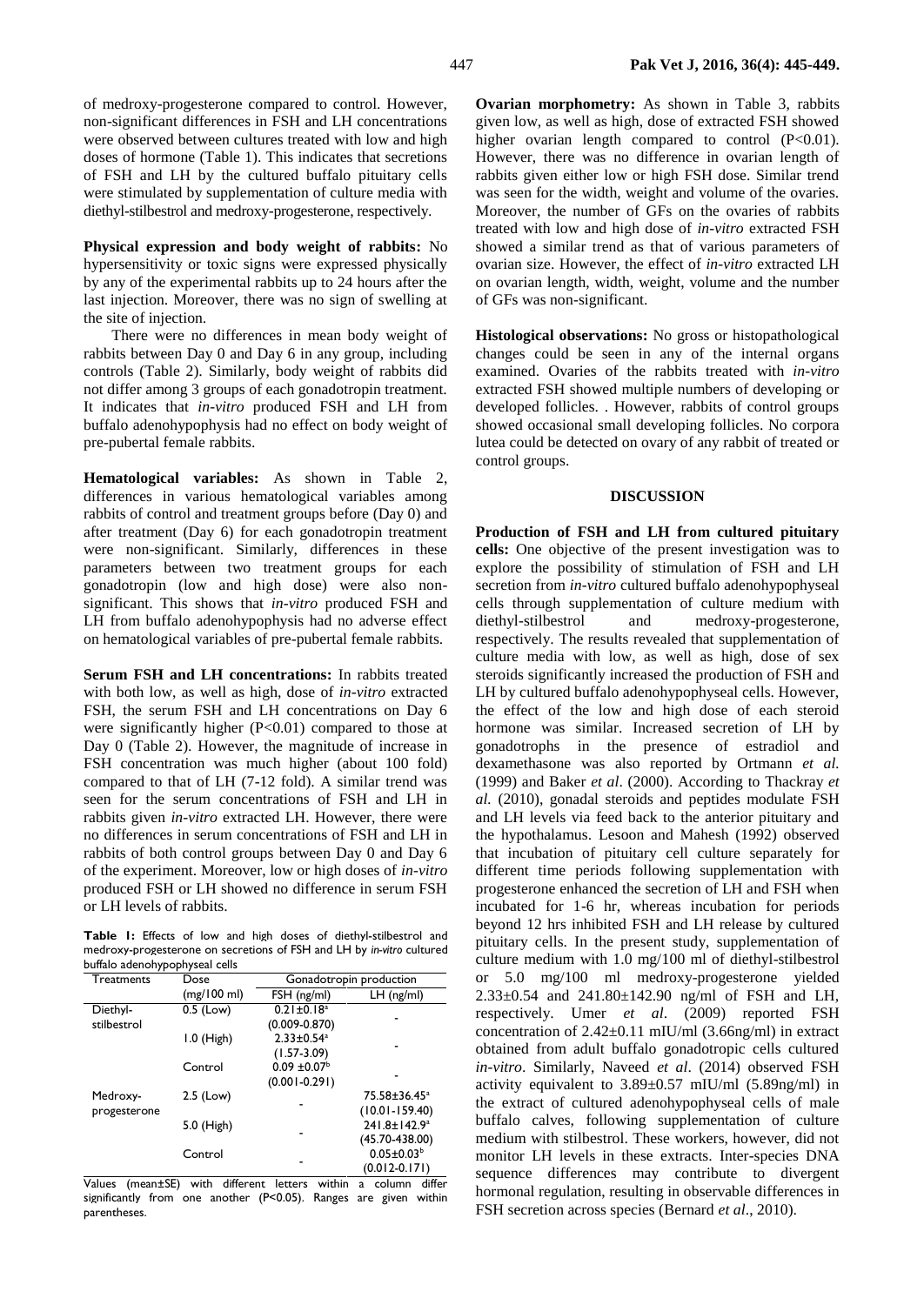| Table 2: Values of body weight and various hematological variables in pre-pubertal female control rabbits and those treated with in vitro produced |  |  |
|----------------------------------------------------------------------------------------------------------------------------------------------------|--|--|
| FSH and LH                                                                                                                                         |  |  |

| Variables                                                         | Treatment | FSH treated groups           |                              | LH treated groups            |                              |                              |                              |
|-------------------------------------------------------------------|-----------|------------------------------|------------------------------|------------------------------|------------------------------|------------------------------|------------------------------|
|                                                                   | days      | А                            | B                            | C                            | D                            |                              |                              |
|                                                                   |           | $(4.0 \, \text{IU})$         | (40.0 IU)                    | (Control-1)                  | $(8.5 \, IU)$                | $(85.0 \, \text{IU})$        | Control-2)                   |
| Body weight (g)                                                   | 0         | 722±12.25                    | 698±15.81                    | 695±10.44                    | 711±12.25                    | 708±08.09                    | 721±08.09                    |
|                                                                   | 6         | $712 \pm 12.25$              | 706±12.25                    | 705±08.09                    | $696 \pm 15.81$              | 717±08.09                    | 696±10.44                    |
| RBC count (10 <sup>6</sup> /µL)                                   | 0         | $5.56 \pm 0.19$              | $6.26 \pm 0.19$              | $5.93 \pm 0.24$              | $5.52 \pm 0.19$              | $5.72 \pm 0.19$              | $5.97 \pm 0.24$              |
|                                                                   | 6         | $5.76 \pm 0.19$              | $5.98 \pm 0.19$              | $5.93 \pm 0.24$              | $5.62 \pm 0.19$              | $5.54 \pm 0.19$              | $6.00 \pm 0.24$              |
| WBC count $(10^3/\mu L)$                                          | 0         | $7.76 \pm 0.30$              | $7.64 \pm 0.30$              | $7.83 \pm 0.39$              | $7.78 \pm 0.30$              | $7.44 \pm 0.30$              | $7.53 \pm 0.39$              |
|                                                                   | ь         | $7.38 \pm 0.30$              | $7.38 \pm 0.30$              | $7.47 \pm 0.39$              | $7.70 \pm 0.30$              | $7.64 \pm 0.30$              | $7.67 \pm 0.39$              |
| Hemoglobin concentration (g/dL)                                   | 0         | $11.32 \pm 0.18$             | $11.12 \pm 0.18$             | $10.60 \pm 0.23$             | $10.60 \pm 0.18$             | $10.72 \pm 0.18$             | $10.73 \pm 0.23$             |
|                                                                   | 6         | $10.70 \pm 0.18$             | $10.66 \pm 0.18$             | $10.40 \pm 0.23$             | $10.36 \pm 0.18$             | $10.86 \pm 0.18$             | $10.60 \pm 0.23$             |
| Packed cell volume (%)                                            | 0         | 34.80±0.81                   | 34.00±0.81                   | $31.67 \pm 1.05$             | 34.60±0.81                   | 34.80±0.81                   | $34.67 \pm 1.05$             |
|                                                                   | 6         | $32.80 + 0.81$               | $32.40 \pm 0.81$             | $33.00 \pm 0.15$             | 34.00±0.81                   | 33.40±0.81                   | $33.33 \pm 1.05$             |
| Serum FSH (mIU/ml)                                                | 0         | $4.38 \pm 1.94$ <sup>a</sup> | $3.54 \pm 1.94$ <sup>a</sup> | $3.61 \pm 2.45^a$            | $4.53 \pm 1.94$ <sup>a</sup> | $3.13 \pm 1.94$ <sup>a</sup> | $4.09 \pm 2.45$ <sup>a</sup> |
|                                                                   | 6         | $422.41 \pm 7.63^b$          | $462.70 \pm 7.63^b$          | $3.71 \pm 2.45^a$            | $308.40 \pm 7.63^b$          | 273.15±7.63 <sup>b</sup>     | $9.18 \pm 2.45^a$            |
| Serum LH (mIU/ml)                                                 | 0         | $3.85 \pm 1.13^a$            | $4.12 \pm 1.13$ <sup>a</sup> | $3.48 \pm 1.32^a$            | $4.27 \pm 1.13$ <sup>a</sup> | $3.58 \pm 1.13^a$            | $3.67 \pm 1.32$ <sup>a</sup> |
| .<br>$- -$<br>$\sim$ $\sim$ $\sim$ $\sim$ $\sim$ $\sim$<br>$\sim$ | 6         | $22.85 \pm 3.13^b$           | $41.12 \pm 3.13^b$           | $4.48 \pm 2.52$ <sup>a</sup> | $34.27 \pm 3.13^b$           | $43.58 \pm 3.13^b$           | $5.67 \pm 2.52$ <sup>a</sup> |

Values (mean±SE) with different letters within the same row for each gonadotropin differ significantly (P<0.01).

**Table 3:** Biometrical values of ovaries and number of Graafian follicles of control rabbits and those treated with *in vitro* produced FSH and LH

|                                                                                                      | FSH treated groups            |                               |                              | LH treated groups            |                               |                              |
|------------------------------------------------------------------------------------------------------|-------------------------------|-------------------------------|------------------------------|------------------------------|-------------------------------|------------------------------|
| Variables                                                                                            |                               |                               |                              | D                            |                               |                              |
|                                                                                                      | (4.0 IU)                      | $(40.0 \, \text{IU})$         | (Control-1)                  | $(8.5 \, IU)$                | $(85.0 \,   \cup)$            | (Control-2)                  |
| Ovarian length (cm)                                                                                  | $0.73 \pm 0.01$ <sup>a</sup>  | $0.71 \pm 0.01$ <sup>a</sup>  | $0.60 \pm 0.01$ <sup>b</sup> | $0.60 \pm 0.01$ <sup>b</sup> | $0.57 \pm 0.01^{\circ}$       | $0.59 \pm 0.01$ <sup>b</sup> |
| Ovarian width (cm)                                                                                   | $0.25 \pm 0.00$ <sup>a</sup>  | $0.24 \pm 0.00^a$             | $0.23 \pm 0.00^{\circ}$      | $0.22 \pm 0.00^{\circ}$      | $0.22 \pm 0.00^{\circ}$       | $0.23 \pm 0.00^{\circ}$      |
| Ovarian weight (mg)                                                                                  | $26.11 \pm 0.61$ <sup>a</sup> | $26.11 \pm 0.61$ <sup>a</sup> | $15.90 \pm 0.79^{\circ}$     | $16.17 \pm 0.61^{\circ}$     | $16.06 \pm 0.61$ <sup>b</sup> | $15.67 \pm 0.79^{\circ}$     |
| Ovarian volume (ml <sup>3</sup> )                                                                    | $0.29 \pm 0.01$ <sup>a</sup>  | $0.30 \pm 0.01$ <sup>a</sup>  | $0.15 \pm 0.01^b$            | $0.17 \pm 0.01^{\circ}$      | $0.17 \pm 0.01^{\circ}$       | $0.15 \pm 0.01^b$            |
| Graafian follicles (No)                                                                              | $9.20 \pm 0.31$ <sup>a</sup>  | $8.40 \pm 0.31$ <sup>a</sup>  | $0.67 \pm 0.39^{\rm b}$      | $0.70 \pm 0.30^{\circ}$      | $0.40 \pm 0.43^b$             | $0.17 \pm 0.39^{\circ}$      |
| Values (mean+SE) with different letters in a row for each gonadotropin differ significantly (P<0.01) |                               |                               |                              |                              |                               |                              |

IE) with different letters in a row for each gonadotropin differ significantly (P<0.01).

**Bioactivity of** *in-vitro* **produced FSH and LH:** As the other objective of the experiment, the bioactivity of *invitro* produced FSH and LH was monitored in terms of ovarian size and activity in female rabbits. Treatment of rabbits with FSH extracted from *in-vitro* cultured anterior pituitary cells from buffalo adenohypophysis resulted in the increase of ovarian size (length, width, weight and volume), which may be due to increased follicular activity in the ovaries of the treated rabbits, as seen histologically. This increased follicular activity following treatment with low or high dose of *in-vitro* extracted FSH appears to be associated with increased levels of serum FSH levels in treated rabbits compared to controls. Growth and development of antral follicles has been shown to be stimulated by FSH, however, they are highly dependent on gonadotropins to successfully achieve ovulatory size (Minj *et al*., 2007). Previously, Roth *et al.* (2002) also reported significant increase in width of ovaries in cows after FSH treatment.

In the present study, *in-vitro* extracted LH had no effect on ovarian length, width, weight, volume and the number of GFs, although it increased serum FSH levels in the treated female rabbits. It is well known that LH is involved in the final maturation and ovulation of developed ovarian follicles (Kumar and Sait, 2011). Moreover, the magnitude of the increase in serum FSH in rabbits treated with *in-vitro* produced LH was much lower compared to that seen following treatment with FSH. Furthermore, no active corpora lutea were seen on the ovaries of any rabbit, which is due to the fact that rabbit is an induced ovulatory animal (Rebollar *et al*., 2012) and corpus luteum would be formed only after mating with the male. However, the mechanism of increase in serum FSH following LH treatment and its physiological significance is not clear and needs further investigations.

In the present study, neither of the two *in-vitro* produced gonadotropins had any effect on the live body

weight of female rabbits. According to Idris *et al*. (2012), treatment of rats with FSH or LH had no effect on their body weight, while thyroid hormones resulted in significant increase in the body weight of rats. Later, Naveed *et al*. (2014) were also unable to demonstrate any significant change is body weight of male rabbits following treatment with FSH produced from *in-vitro* cultured pituitary cells of male buffalo calves.

**Hematological variables:** Another objective of the present study was to see whether *in-vitro* produced FSH and LH have any adverse effects on certain hematological variables and internal body organs of female rabbits. Fortunately, neither of the *in-vitro* produced gonadotropin had any adverse effect on the internal body organs such as liver, kidneys and spleen. These gonadotropins also showed no undesirable effects on the hematological variables of the treated rabbits. Moreover, the values of various hematological variable recorded in this study were within the normal ranges reported for the female rabbits (Ozkan *et al.*, 2012). In a previous study, Naveed *et al*. (2014) also reported that LH extracted from *in-vitro* cultured gonadotropic cells of male buffalo calves had no effects on most of the hematological variables of male rabbits. Similarly, Reza *et al.* (2001) did not observe any pathological changes in the liver following ovarian hyperstimulation syndrome induced by administration of human exogenous gonadotropins in rabbits. However, they reported congestion in the uterus, with ovaries having multiple corpora lutea after ovulation, congestion on the lungs and hemorrhages present on the kidneys.

Results of the present study revealed that supplementation of culture media with diethyl-stilbestrol and medroxy-progesterone stimulated the secretion of FSH and LH from cultured pituitary cells of buffaloes. The results of bioactivity recorded in the female rabbits were also encouraging. However, number of rabbits